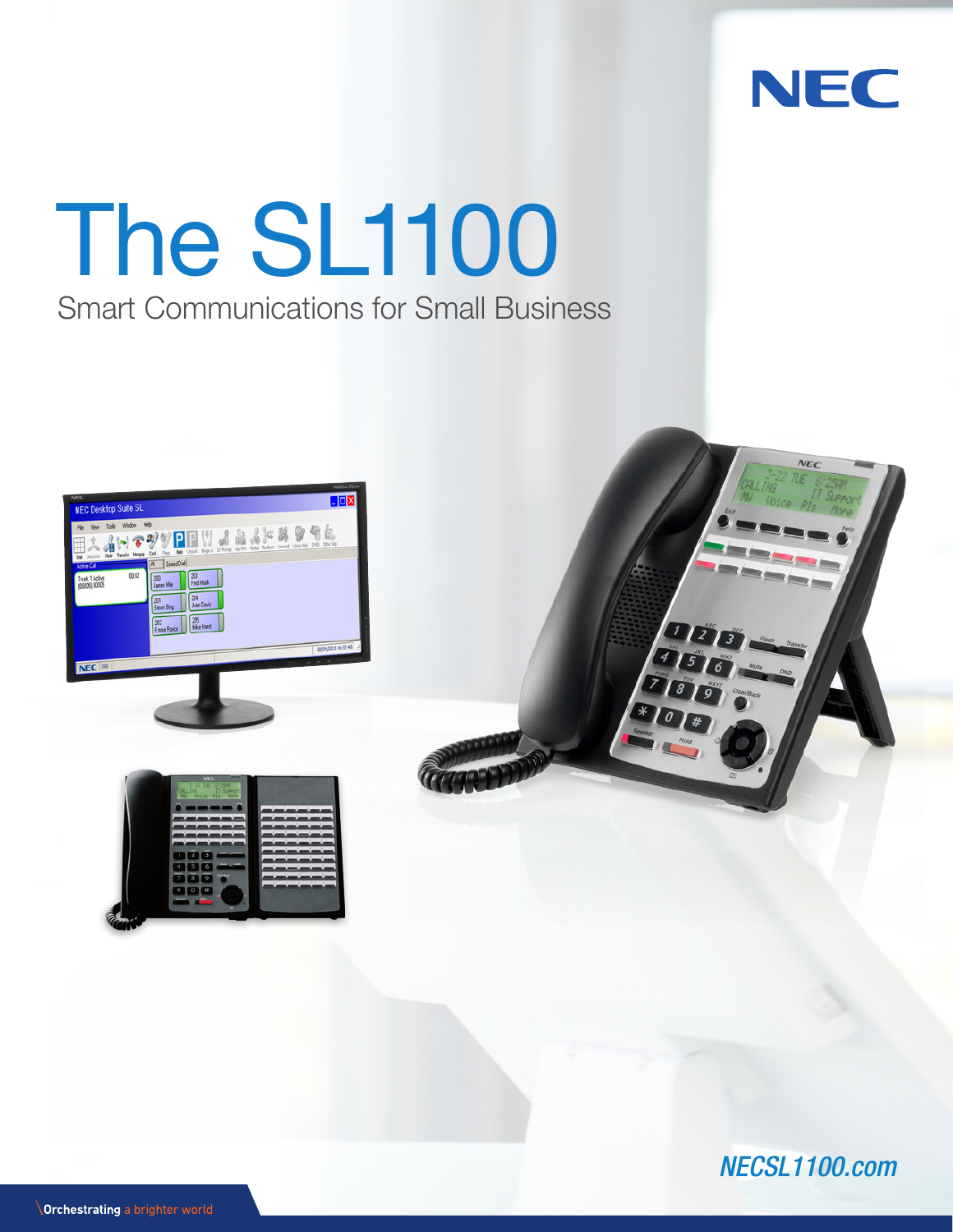# Why choose the SL1100?

In today's highly competitive business environment, effective and reliable communications are critical to a company's success. Therefore, it is important that you invest in a unified communications solution that allows you to take advantage of the latest productivity-enhancing IP applications that can deliver increased performance throughout your organization – that solution is NEC's SL1100 Communications System.

This unique platform is the ideal solution for any small business. The SL1100 makes your team more reachable, responsive and productive.

### **Value for Money**

- Powerful communications with a small business price tag
- Only pay for what you need, with an entirely scalable solution
- Lower operational costs considerably by making smarter use of your communications
- A range of remote/home office options to help lower brick and mortar costs

#### **Easy to use**

- Intuitive features that the whole team can use, without the need for training
- Desktop phones, wireless handsets and applications include shortcuts that speed up working processes
- Time-saving applications empower your team to become more productive

#### **Keep them connected**

- Use your mobile phone to stay connected through your office number, from anywhere
- DECT wireless communications maximizes reachability from anywhere on the premises
- Built-in conferencing for business meetings reduces travel costs
- Never miss important messages with enhanced voicemail to keep you up to date

# **The SL1100 Advantage**

- **IP Technology**
- IP Networking
- IP Trunks (SIP)
- IP Telephones
- IP Softphone
- **Mobility Options**
- SMB Wireless (ML440) - Digital DECT Wireless **Handsets**
- Mobile Extension
- uMobility Wi-Fi Client
- **Voicemail**
	- Email Notification
- **Automatic Call Distribution (ACD)**
- **SL Desktop Suite (Unified Communications)**
- Desktop Call Control
- Microsoft® Office Outlook® Integration o Dial Out/End Call, Transfer and Conference from Contact
- Company Directory Access
- Personal Contact Lists - Softphone
- CRM Integration
- **Network Remote Office Locations** 
	- Share Voicemail, Transfer Calls and make Intercom Calls
- **Selection of IP and Digital Telephones**

# **Work Smarter – SL Desktop Suite**

Intuitive applications to increase efficiency and productivity

NEC's SL Desktop Suite delivers to you an integrated unified communications (UC) solution that enhances your organization's productivity and collaboration. This productivity-boosting solution offers you key functions that deliver excellent business benefits.

#### **Manage Communications from Your Desktop PC**

The SL Desktop Suite's Desktop Client is an intuitive application providing full call control from your PC screen. With just a few clicks of your mouse, you can click-to-dial, manage calls and look up contacts. It also easily integrates with your Microsoft® Office Outlook® contacts to provide clickto-dial functionality within emails for further time-saving benefits.

#### **Support for Remote and Mobile Workers**

The SL Desktop Suite's Softphone is a portable telephony application, offering you system phone functionality from your laptop, from wherever you are; ideal for remote and mobile workers. With the Softphone, your workers will have the communications tools they need to work efficiently and productively, whether they're in the office or on the road.

#### **Integration with Third Party CRM Systems**

The SL Desktop Suite's CRM integration offers businesses seamless application access to leverage and manage their information more efficiently. When a call is received from a customer in your CRM database, this integration provides a pop-up with their information which enables you to offer them better service. The SL Desktop Suite integrates with Salesforce®, Time Matters®, Tiger Paw®, Gold Mine®, ACT® and browserbased CRM systems.

## **Stay connected while on the move**

Remain reachable via a single number from anywhere

With Mobile Extension, you can take your office number with you when you're on the road. It provides you access to system features such as caller ID, call transfer and voicemail and it really is like being in the office, whether you're traveling or sitting in traffic.

- Company specialists can now be empowered to maintain high service standards when out of the office since they remain reachable from any location.
- Salespeople can use Mobile Extension to ensure that even when they're on the road, they never miss a call which could lead to a lucrative business opportunity.
- With DECT handsets for wireless voice communications, you can keep in-touch with customers and colleagues from any in-building location.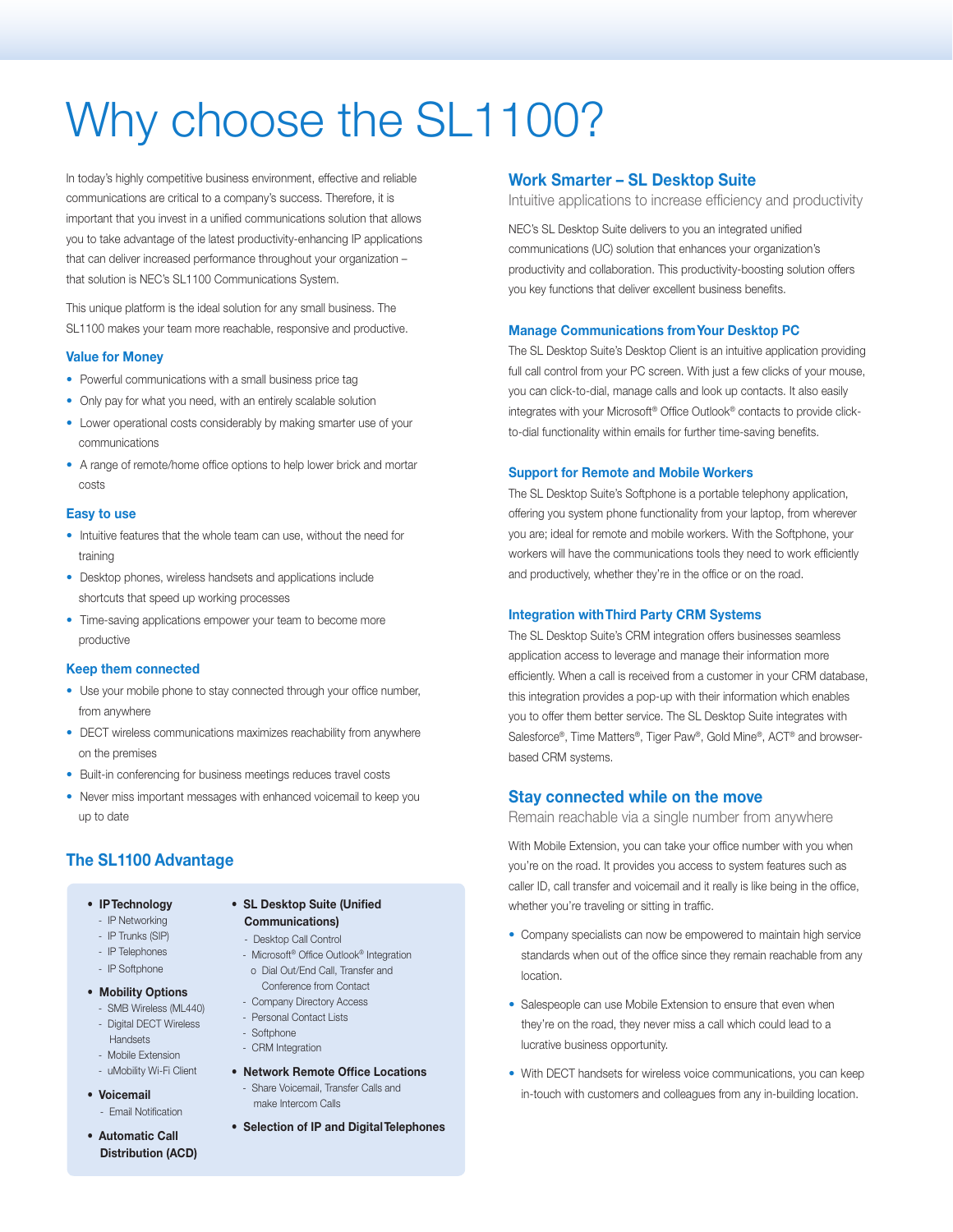# **uMobility™ Wi-Fi Client**

Extend the capabilities of your smartphones

The SL1100 uMobility Wi-Fi Client functions as a Standard SIP station on Blackberry®, iPhone® and Android™ smartphones. The uMobility Wi-Fi Client allows you to:

- Answer incoming calls to your office telephone directly from your smartphone.
- Make calls from your smartphone using your office telephone system. Your office caller ID is displayed to the caller - masking your personal cell phone number.
- Talk on your smartphone utilizing a Wi-Fi hotspot at the office, at home or even at a public hotspot – and not use any of your cellular minutes.



- Easily Hold and Transfer calls to other stations within your office telephone system.
- Access your work Voicemail directly from your smartphone.

# **More than voicemail**

Advanced features for enhanced communications

InMail is more than just a regular voicemail box. Packed with powerful business features, this is a solution to make keeping up to date easier than ever. It offers Message Notification to your desktop phone, home office or mobile phone to allow you to monitor your mailbox effortlessly from wherever you are. You can even choose to receive email notifications with the message included as an audio attachment.

No matter what you're up to, you can have the right recorded message to match. With three personalized greetings, you can select the one most appropriate depending on your availability or the time of day.

Additionally, the Call Record feature enables you to keep track of important discussions. Recordings can be emailed to colleagues and stored for quick reference at a later time.

# **SL1100 Station Equipment**



#### **SL1100 Digital Telephones**

Offers 12 or 24 programmable keys with LEDs, full duplex speakerphone, dual-color call indicator lamp and an energy-saving sleep mode – available in black or white



#### **SL1100 IP Telephones**

Offers 24 programmable keys with LEDs, backlit keypad and display, full duplex speakerphone, dual-color call indicator lamp and remote/home office functionality – available in black or white shown with optional charcoal designation sheet

# **SL1100 Designation Sheets**

Provides a choice between the standard silver designation sheet or the optional charcoal one.

# **Automatic Call Distribution (ACD)**

Handle incoming calls with ease

The SL1100's Automatic Call Distribution (ACD) efficiently routes callers based on pre-established criteria. ACD is often found in offices that handle large volumes of incoming phone calls from callers who have no need to talk to a specific person, but who require assistance from any of multiple persons at the earliest opportunity.

When all agents are busy assisting callers, the outside party can listen to periodic Announcement messages while waiting for an agent to become free. Callers can also overflow to another destination so that outside callers are not left waiting on hold for an extended period of time, making each interaction between your business and your customers quick and easy.

#### **Contact Center Software**

### Monitor activity in real-time

The SL1100's Contact Center software allows up to two Supervisors to monitor the real-time activity of the system's ACD, such as Agent State and ACD Queue Status, using their PC's. They can also run ACD/Contact Center activity reports, such as Agent Call Summary, Abandoned Calls, etc.

# **Networking**

# Extend the reach of your communications

With the SL1100's networking capabilities, you can extend the reach of your communications to remote offices and mobile workers and ensure that your business can collaborate effectively. You can eliminate duplication and improve efficiencies by transparently sharing a single voicemail and intercom system. It also enables you to share trunks and transfer calls easily.

#### System to System Networking Across WAN





#### **SMB Wireless (ML440) IP DECT Multiline Handsets**

Offers true on-site mobility with 4 programmable keys, 3 dedicated soft keys (Hold/Transfer/ Conf.), brilliant color display with graphical user interface, wideband two-way speakerphone, caller ID and a silent vibrator mode

#### **Digital DECT Handsets**

Provides 2 line/24 character backlit display with feature icons, backlit keypad, 8 programmable keys with LEDs, headset port and selectable ring tones



#### **DSS Console**

Provides 60 programmable keys with LEDs and is ideal for receptionists